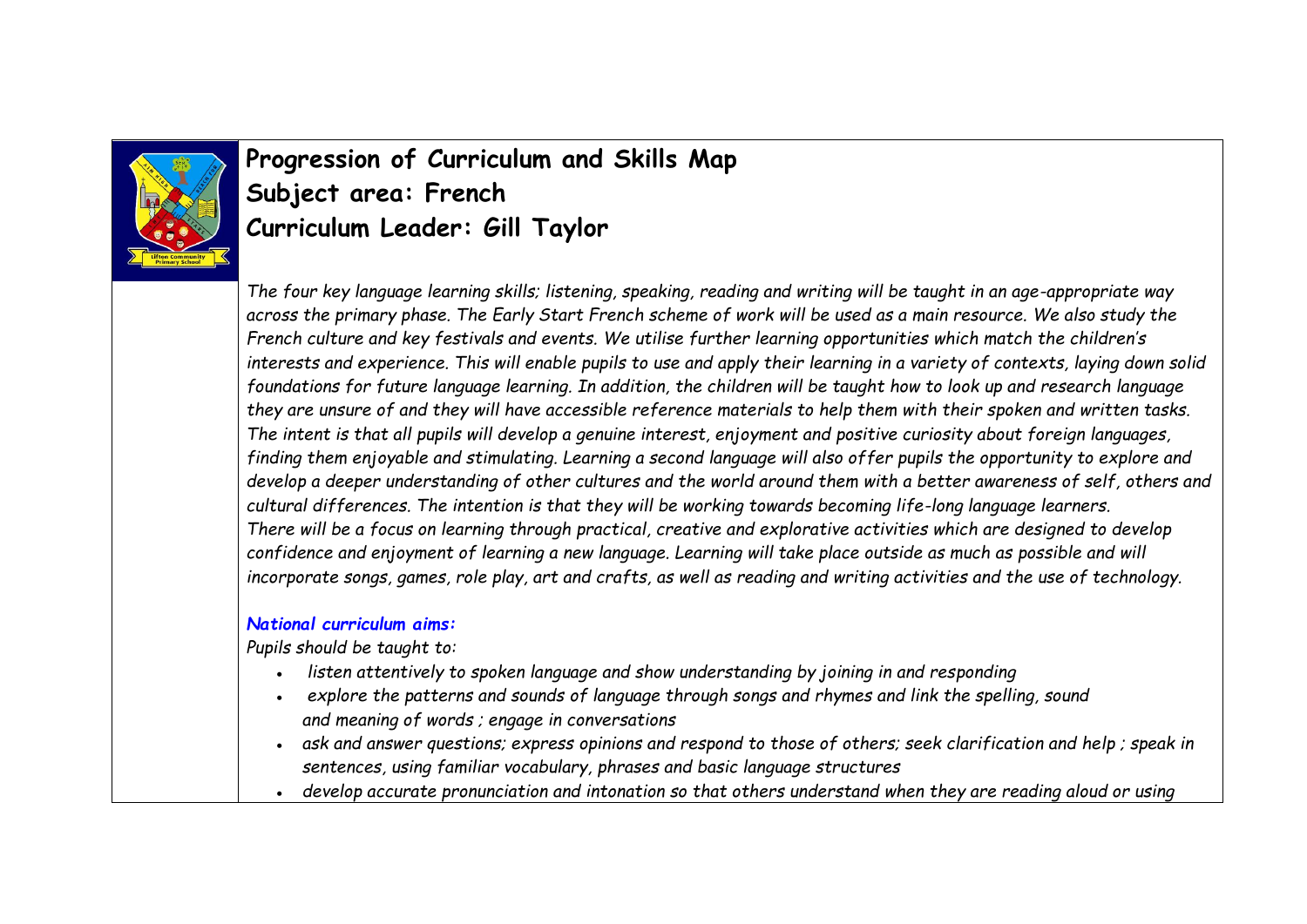|                 | familiar words and phrases<br>present ideas and information orally to a range of audiences, read carefully and show understanding of words,<br>phrases and simple writing<br>appreciate stories, songs, poems and rhymes in the language ; broaden their vocabulary and develop their ability to<br>understand new words that are introduced into familiar written material, including through using a dictionary<br>write phrases from memory, and adapt these to create new sentences ; to express ideas clearly, describe people,<br>places, things and actions orally and in writing; understand basic grammar |                                                                                                                                                                |                                                                                                                                                               |                                                                                                                                                                                    |                                                                                                                                                                |                                                                                                                                                                         |                                                                                                                                                                          |  |
|-----------------|--------------------------------------------------------------------------------------------------------------------------------------------------------------------------------------------------------------------------------------------------------------------------------------------------------------------------------------------------------------------------------------------------------------------------------------------------------------------------------------------------------------------------------------------------------------------------------------------------------------------|----------------------------------------------------------------------------------------------------------------------------------------------------------------|---------------------------------------------------------------------------------------------------------------------------------------------------------------|------------------------------------------------------------------------------------------------------------------------------------------------------------------------------------|----------------------------------------------------------------------------------------------------------------------------------------------------------------|-------------------------------------------------------------------------------------------------------------------------------------------------------------------------|--------------------------------------------------------------------------------------------------------------------------------------------------------------------------|--|
| <b>Skills</b>   | <b>Foundation</b>                                                                                                                                                                                                                                                                                                                                                                                                                                                                                                                                                                                                  | Year 1                                                                                                                                                         | Year 2                                                                                                                                                        | Year 3                                                                                                                                                                             | Year 4                                                                                                                                                         | Year 5                                                                                                                                                                  | Year 6                                                                                                                                                                   |  |
| <b>Speaking</b> | Exposure to<br>simple words<br>and phrases<br>integrated into<br>daily routines<br>Speak aloud<br>familiar words<br>in chorus                                                                                                                                                                                                                                                                                                                                                                                                                                                                                      | Exposure to<br>simple words<br>and phrases<br>integrated into<br>daily routines<br><b>Build</b><br>familiarity with<br>frequently used<br>words and<br>phrases | Begin<br>developing<br>confidence<br>speaking with<br>others using<br>simple words<br>and phrases<br>e.g. greetings /<br>basic<br>information<br>about myself | Speak with<br>others using<br>simple words,<br>phrases and<br>short sentences<br>Confidently<br>speak aloud<br>familiar words,<br>phrases and<br>simple sentences<br>in chorus and | Communicate<br>by asking and<br>answering<br>questions,<br>using longer<br>phrases and<br>sentences<br>Present short<br>pieces of<br>information to<br>another | Take part in<br>short<br>conversations<br>using sentences<br>and familiar<br>vocabulary<br>Present to<br>another person<br>or group using<br>sentences and<br>authentic | Present to an<br>audience<br>about familiar<br>topics (e.g.<br>role-pay,<br>presentations,<br>read / repeat<br>from a text)<br>Use spoken<br>language to<br>initiate and |  |
|                 |                                                                                                                                                                                                                                                                                                                                                                                                                                                                                                                                                                                                                    | Speak aloud<br>familiar words<br>or short<br>phrases in<br>chorus                                                                                              | Speak aloud<br>familiar words<br>and phrases in<br>chorus                                                                                                     | individually<br>Use correct<br>pronunciation<br>when speaking                                                                                                                      | person<br>Focus on<br>correct<br>pronunciation<br>of new                                                                                                       | pronunciation<br>Understand and<br>express simple<br>opinions using                                                                                                     | sustain simple<br>conversations<br>on familiar<br>topics                                                                                                                 |  |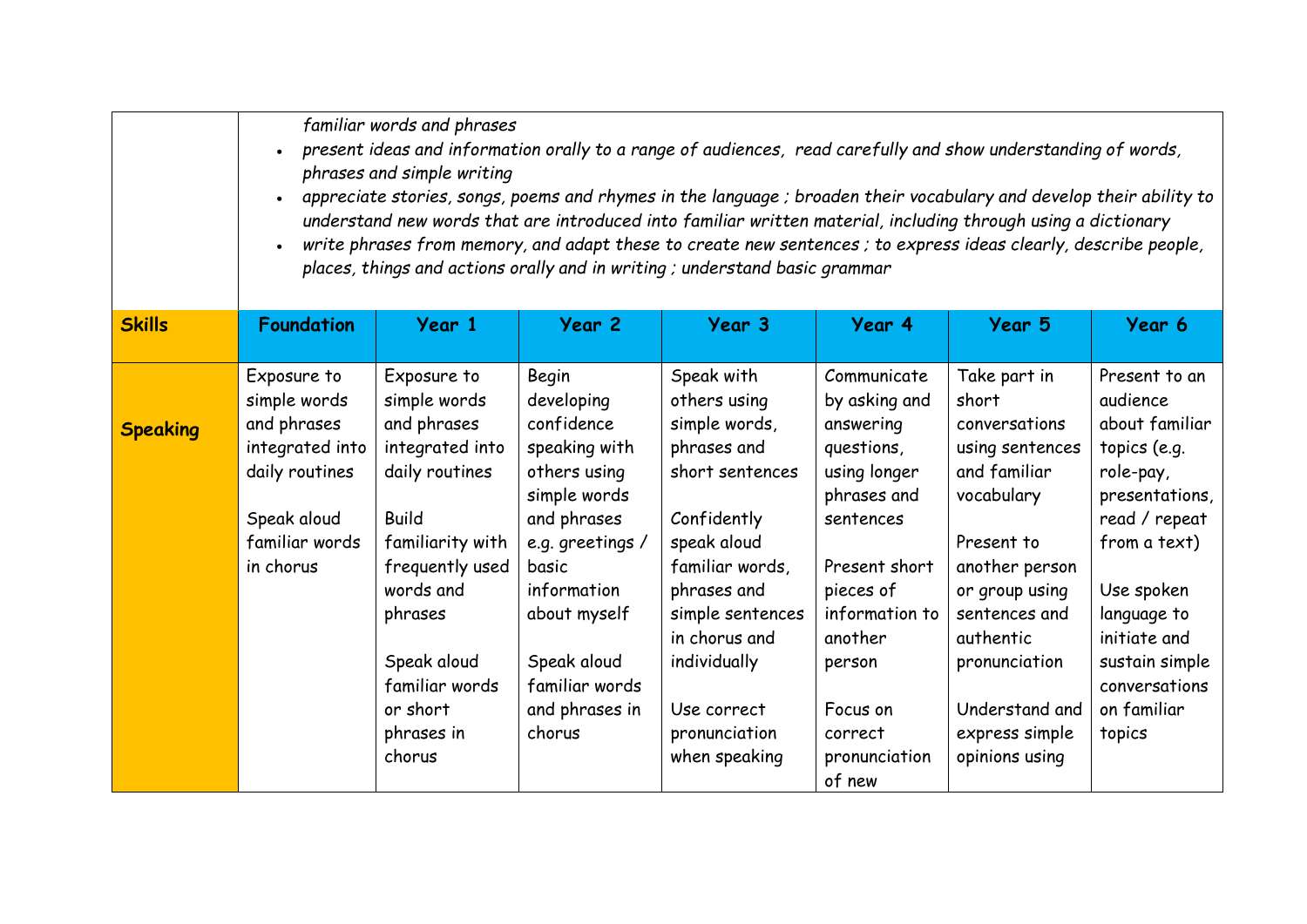|                  |                                                                                       | Begin to<br>develop<br>confidence<br>speaking<br>familiar words<br>and simple<br>phrases<br>individually                                                                                                           | Develop<br>further<br>confidence<br>speaking<br>familiar words<br>and phrases<br>individually<br>Develop an<br>awareness of<br>correct<br>pronunciation<br>for familiar<br>words              | Start to see<br>links between<br>pronunciation<br>and spelling                                                                                                                                               | vocabulary,<br>using<br>previously<br>established<br>links between<br>sounds and<br>pronunciation                                                                                   | familiar topics<br>and vocabulary                                                                                                                         |                                                                                                                                                                                                  |
|------------------|---------------------------------------------------------------------------------------|--------------------------------------------------------------------------------------------------------------------------------------------------------------------------------------------------------------------|-----------------------------------------------------------------------------------------------------------------------------------------------------------------------------------------------|--------------------------------------------------------------------------------------------------------------------------------------------------------------------------------------------------------------|-------------------------------------------------------------------------------------------------------------------------------------------------------------------------------------|-----------------------------------------------------------------------------------------------------------------------------------------------------------|--------------------------------------------------------------------------------------------------------------------------------------------------------------------------------------------------|
| <b>Listening</b> | Listen and<br>respond to<br>familiar words<br>and short<br>phrases or<br>instructions | Listen and<br>begin to<br>develop<br>confidence<br>responding to<br>familiar spoken<br>words and<br>short phrases<br>(simple)<br>instructions,<br>rhymes, songs)<br>Introduction to<br>the sounds of<br>individual | Listen and<br>respond to<br>familiar spoken<br>words and<br>phrases in<br>chorus<br>Begin to<br>develop<br>awareness of<br>the sounds of<br>individual<br>letters and<br>groups of<br>letters | Listen and<br>respond to<br>familiar spoken<br>words and<br>phrases in<br>chorus and<br>individually<br>Begin to use<br>understanding of<br>the sounds of<br>letters to<br>support accurate<br>pronunciation | Listen for and<br>identify<br>specific words<br>and phrases in<br>stories, songs<br>and simple<br>sentences<br>Begin to<br>follow a text<br>whilst<br>listening to it<br>being read | Undertake<br>longer listening<br>exercises and<br>be able to<br>identify key<br>words or<br>phrases<br>Follow a text<br>accurately as it<br>is being read | Understand<br>and identify<br>longer and<br>more complex<br>phrases and<br>sentences<br>(e.g.<br>descriptions,<br>information,<br>instructions)<br>Answer<br>questions<br>related to<br>specific |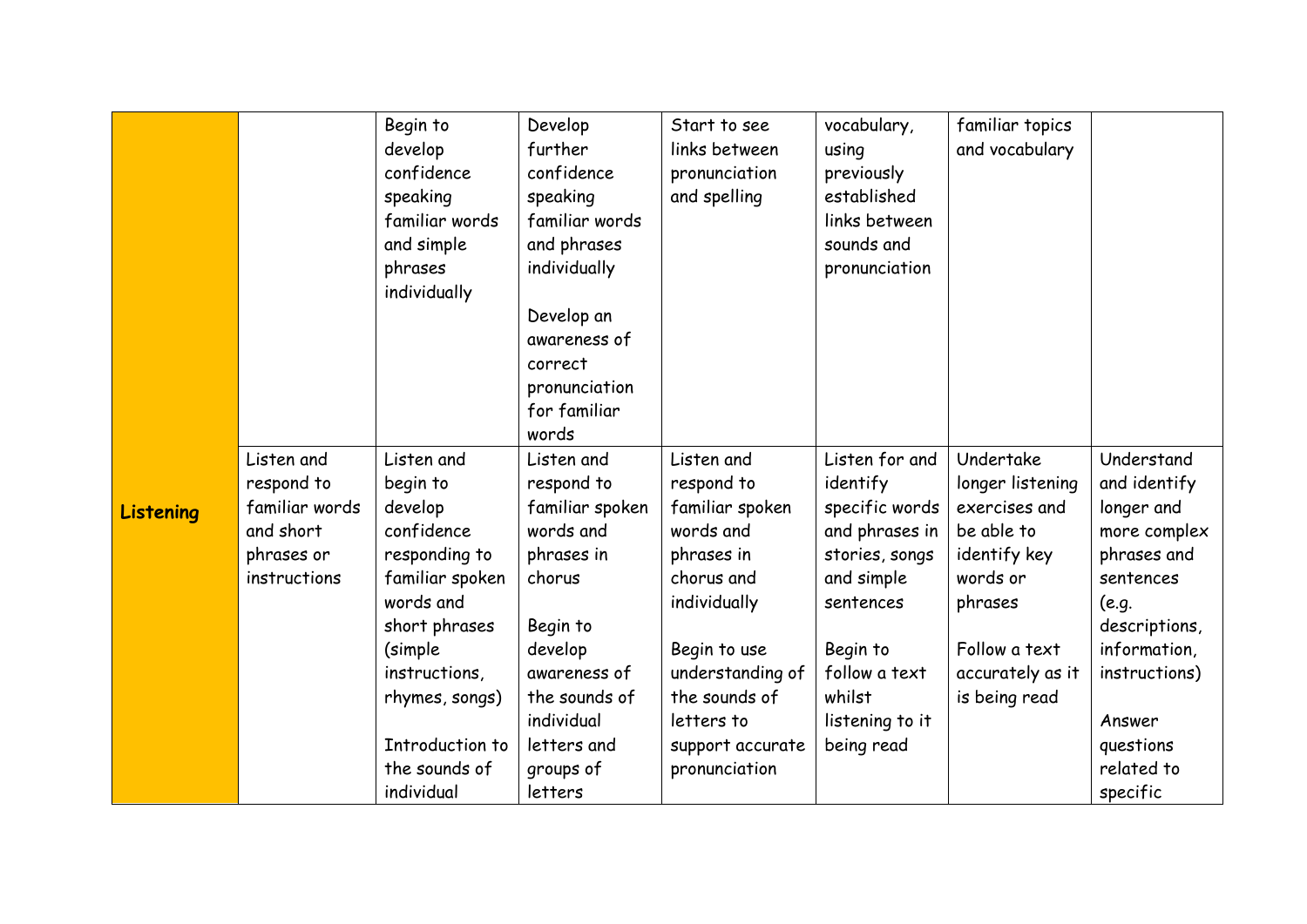|                |                                                                                         | letters and<br>groups of<br>letters<br>(through unit<br>related<br>vocabulary)<br>Introduction to<br>accurate<br>pronunciation<br>of familiar<br>words and | (through unit<br>related<br>vocabulary)                                                                                                                                                          |                                                                                                                                                                                                  |                                                                                                                                                                                           |                                                                                                                                                                                                       | words,<br>phrases and<br>ideas within a<br>text                                                                                                                          |
|----------------|-----------------------------------------------------------------------------------------|------------------------------------------------------------------------------------------------------------------------------------------------------------|--------------------------------------------------------------------------------------------------------------------------------------------------------------------------------------------------|--------------------------------------------------------------------------------------------------------------------------------------------------------------------------------------------------|-------------------------------------------------------------------------------------------------------------------------------------------------------------------------------------------|-------------------------------------------------------------------------------------------------------------------------------------------------------------------------------------------------------|--------------------------------------------------------------------------------------------------------------------------------------------------------------------------|
|                |                                                                                         | phrases                                                                                                                                                    |                                                                                                                                                                                                  |                                                                                                                                                                                                  |                                                                                                                                                                                           |                                                                                                                                                                                                       |                                                                                                                                                                          |
| <b>Writing</b> | Recognise<br>familiar<br>written words<br>in evidence in<br>the learning<br>environment | Recognise and<br>understand<br>familiar written<br>words linked to<br>units<br>Write familiar<br>words, using<br>resources to<br>support                   | Write a wider<br>range of<br>familiar words,<br>linked to units,<br>using resources<br>to support<br>Recognise and<br>understand<br>familiar written<br>words and<br>phrases, linked<br>to units | Write some<br>familiar words<br>from memory or<br>using resources<br>e.g. word mat<br>Begin to<br>recognise<br>patterns in<br>written words,<br>identify links<br>between spelling<br>and sounds | Write a wider<br>range of<br>words and<br>phrases from<br>memory or<br>using<br>resources<br>Recognise and<br>understand<br>patterns in<br>written<br>words,<br>identify links<br>between | Check spellings<br>with a<br>dictionary<br>Research new<br>vocabulary<br>independently<br>Write a wider<br>range of words,<br>phrases and<br>simple<br>sentences from<br>memory or<br>using resources | Research and<br>apply new<br>written<br>vocabulary<br>Write longer<br>words,<br>phrases,<br>sentences<br>and short<br>paragraphs<br>from memory<br>or using<br>resources |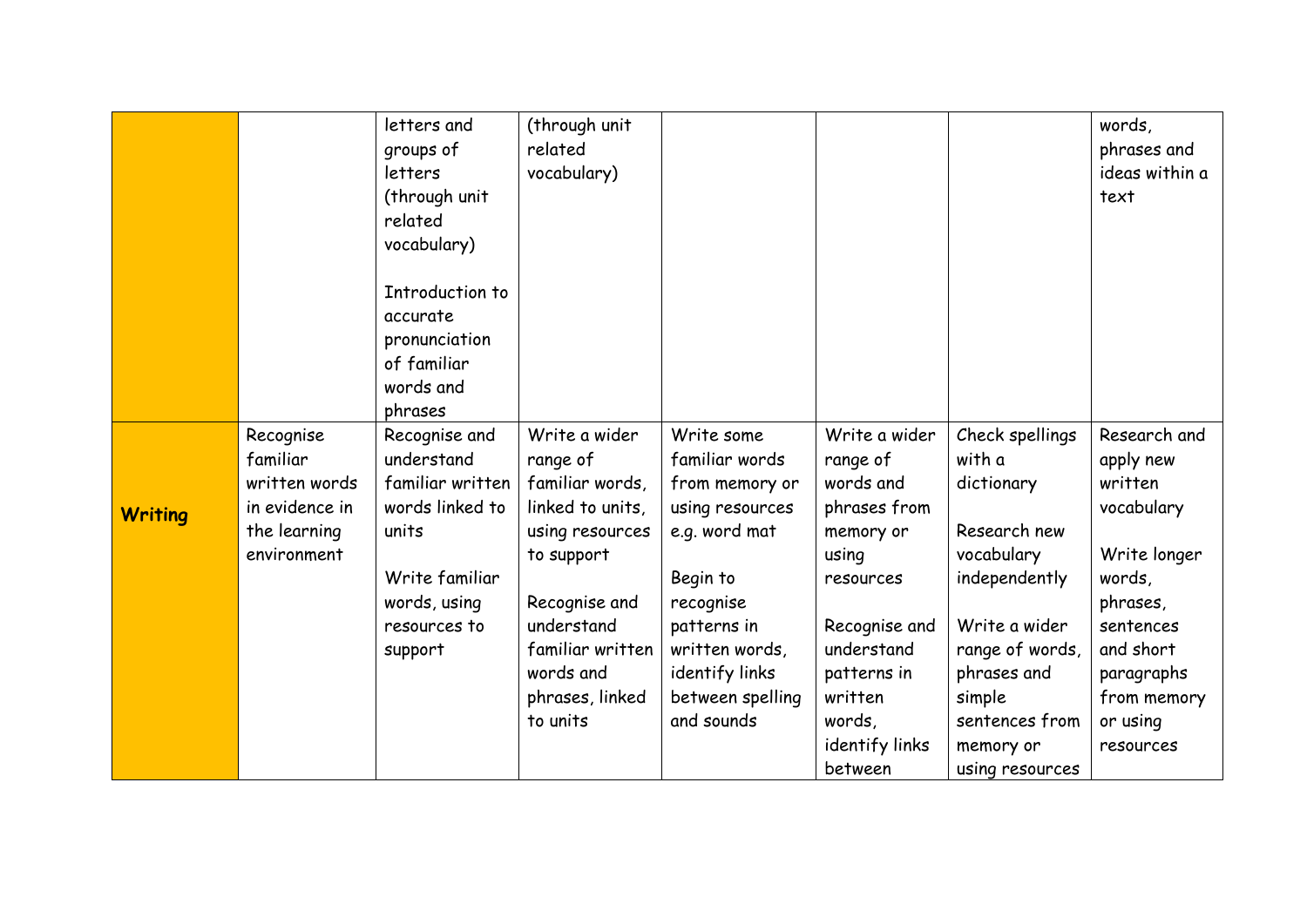|         |                                                                                                                       |                                                                                                           |                                                                                                                                                                                    |                                                                                                                                                                                      | spelling and<br>sounds<br>Research new<br>vocabulary<br>with support                                                                                                                                                                                        |                                                                                                                                                                                                                                                                |                                                                                                                                                                                    |
|---------|-----------------------------------------------------------------------------------------------------------------------|-----------------------------------------------------------------------------------------------------------|------------------------------------------------------------------------------------------------------------------------------------------------------------------------------------|--------------------------------------------------------------------------------------------------------------------------------------------------------------------------------------|-------------------------------------------------------------------------------------------------------------------------------------------------------------------------------------------------------------------------------------------------------------|----------------------------------------------------------------------------------------------------------------------------------------------------------------------------------------------------------------------------------------------------------------|------------------------------------------------------------------------------------------------------------------------------------------------------------------------------------|
| Reading | Recognise and<br>sound out<br>simple words<br>specific to the<br>learning<br>environment<br>and classroom<br>routines | Begin to read<br>aloud familiar,<br>simple words in<br>chorus (focus<br>on repetition)<br>linked to units | Recognise and<br>understand<br>familiar written<br>words (e.g. on a<br>word mat)<br>Read aloud<br>familiar words<br>or simple<br>phrases in<br>chorus (e.g.<br>from<br>flashcards) | Use resources<br>with support<br>(e.g. dictionary,<br>word lists) to<br>develop<br>vocabulary<br>knowledge<br>Read aloud<br>familiar words<br>and simple<br>phrases<br>independently | <b>Increase</b><br>independence<br>using<br>resources<br>$(e.g. on-line)$<br>French<br>dictionary,<br>simple phrase<br>sheets)<br>Accurately<br>read aloud a<br>wider range<br>of familiar<br>words,<br>phrases and<br>simple<br>sentences<br>independently | Accurately<br>read and<br>identify words,<br>phrases and<br>sentences from<br>specific texts<br>Accurately<br>read a wider<br>range of<br>familiar<br>material to<br>another person<br>Read familiar<br>words and<br>phrases with<br>accurate<br>pronunciation | Read and<br>understand<br>the meaning<br>and more<br>specific<br>details from a<br>variety of<br>simple texts<br>Read aloud<br>with<br>expression<br>and accurate<br>pronunciation |